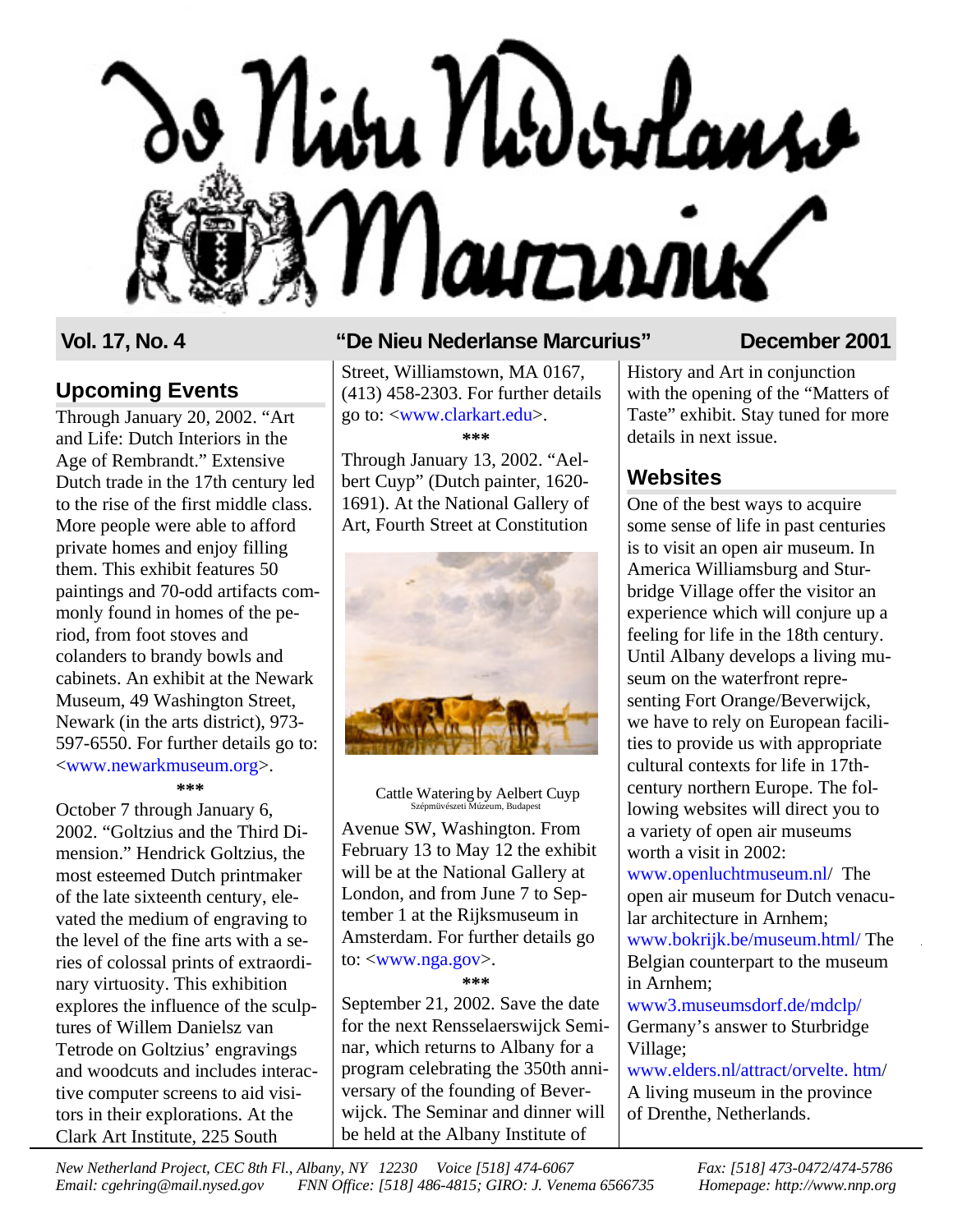# **D e N i eu N eder l an se M ar cu r i u s** • **2**

# **News**

For the first time ever the Rensselaerswijck Seminar was held in New York City in conjuction with the Holland Society of New York and the South Street Seaport Museum [SSSM]. The first two days took place at the New York Genealogical Society followed by a morning session and walking tour at the SSSM. The conference uptown drew a total of 185 people while the SSSM attracted a sellout audience of 90 people. The success of the conference exceeded our expectations given the clouds cast over the city by the events of September 11th. As a bonus the SSSM focused its *Seaport Magazine* on New Amsterdam. Unfortunately the magazine was in production at the time of the September 11th events which greatly disrupted work at the SSSM. As a result sidebar information was eventually published without the authors' approval in order to make the issues available for the conference. Please excuse any failings as a result of this; however, let us praise the SSSM for producing a quality publication under the most difficult of circumstances.

#### **\*\*\***

On November 9th the Office of Academic Affairs of the University at Albany invited 52 people to a planning session to consider Albany Heritage Year in recognition of the 350th anniversary of the establishment of the West India Company's village of Beverwijck. UA has taken the initiative to coordinate the development of programs and activities. Plans for the 2002 celebration can be followed at:

### [www.albany.edu/mumford/heri](http://www.albany.edu/mumford/heritage/)tage/

# **News from the FNN**

The annual meeting of the Friends will held on January 26, 2002 at the **Historic Elmendorf Inn** of Red Hook, NY. Our featured speaker will be Adriana van Zwieten, winner of the 2001 Hendricks Award. Lunch will be \$18 per person. Up to 45 people can be accommodated for lunch. Please make your reservations early.

## **Books**

*[Unearthing Gotham:](http://www.amazon.com/exec/obidos/ISBN=0300084153/friendsofnewnethA) The Archaeology of New York City* by Diana Dizerega Wall and Anne-Marie E. Cantwell. Under the teeming metropolis that is present-day New York City lie the buried remains of long-lost worlds. The remnants of nineteenth-century New York reveal much about its inhabitants and neighborhoods, from fashionable Washington Square to the notorious Five Points. Underneath there are traces of the Dutch and English colonists who arrived in the area in the seventeenth century, as well as of the Africans they enslaved. And beneath all these layers is the land that Native Americans occupied for hundreds of generations from their first arrival eleven thousand years ago. Now two distinguished archaeologists draw on the results of more than a century of excavations to relate the interconnected stories of these different peoples who shared and shaped the land that makes up the modern city.

**\*\*\***

*City of [Dreams](http://www.amazon.com/exec/obidos/ISBN=0684871726/friendsofnewnethA)* by Beverly Swerling is a novel set on Manhattan, which follows an English family of physicians and surgeons through six generations from 17th-century Nieuw Amsterdam to New York City during the Revolution. Although the brother and sister medical team of Sally and Lucas Turner make a name for themselves tending to Stuyvesant's family, their lives take a negative turn with the appearance of the "inept" Dutch physician Jacob Van Der Vries (Why do novelists have such a problem with Dutch names?) In several reviews in Amazon.com the 591 pages novel is described as "ambitious," "intricately plotted and utterly absorbing." If you wish to find out for yourself, Amazon is discounting the book 30%. Remember to enter Amazon through our website. Just click the link  $\langle \text{Book} \rangle$ [Store> and then AMAZON.COM.](http://www.nnp.org/fnn/fnnstore/books.html) All purchases made this way- whether books or tools--earn the FNN a small royalty. **\*\*\***

*Amsterdam, Nieuw-Amsterdam, New York: Samenhangen en verbanden* by drs. W. Visscher. In this new book a number of special aspects about the history of Amsterdam, Nieuw Amsterdam (Holland), and New York are compared and the writer tries to make a link between the three places. The central theme of the book is the establishment of a Dutch peat village in the north-eastern part of the Netherlands (Drenthe) in the nineteenth century and the connection with Nieuw Amsterdam (USA) . Why was the Dutch village called Nieuw Amsterdam and developed as a peat colony? Why was a painter like Vincent van Gogh interested in this area? What's the link between this colony and Am-

*New Netherland Project, CEC 8th Fl., Albany, NY 12230 Voice [518] 474-6067 Fax: [518] 473-0472/474-5786 Email: cgehring@mail.nysed.gov FNN Office: [518] 486-4815; GIRO: J. Venema 6566735 Homepage: http://www.nnp.org*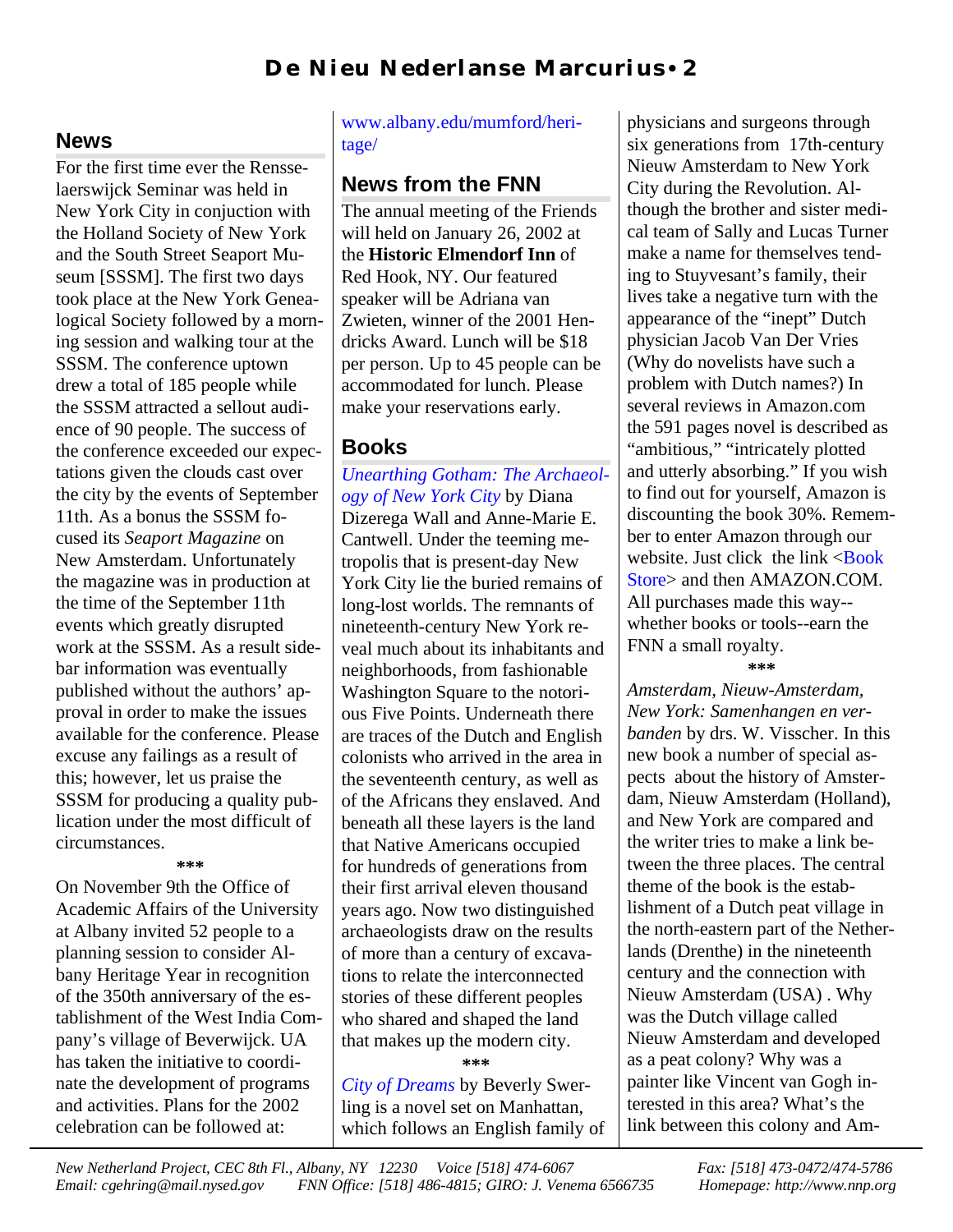sterdam and New York? Who were the people that invested money in this Dutch peat area and also invested money in land development in western New York? (Holland Land Company, N.Y). Both projects, first in the USA (1790-) and in the Netherlands had a major purpose: a canal! If you want to read about these projects and the people behind them, you might find some answers in this book. It has an English and German summary.

**\*\*\***

# *[Radical Enlightenment:](http://www.amazon.com/exec/obidos/ISBN=0198206089/friendsofnewnethA) Philosophy and the making of modernity,*

*1650-1750* by Jonathan I. Israel. 810pp. Oxford University Press. £30. 0 19 820608 9. The Times Literary Supplement for November 9, 2001 accompanies its lead book review by Anthony Grafton with the headline: "Where it all began: Spinoza and the Dutch roots of the Enlightenment."

# **Call for papers**

"The Conference on New York State History" at Skidmore College, Saratoga Springs, June 7-8, 2002. Individual paper abstracts, panel proposals, workshops, and other program suggestions are now invited for the 2002 conference to be hosted by Skidmore College. Presentations may consider any aspect of the history of New York over the past 400 years. Diverse theoretical perspectives and innovative methodological approaches are welcomed. All proposals must be received by January 31, 2002. A proposal should be a one-page description of each presentation rather than the entire paper manuscript. A proposal must include paper and/or session titles, names,

phone numbers, and email addresses of all participants. Special scheduling and equipment requests also should accompany the proposal. All program participants are required to register for the conference. Send proposals to Field Horne, Conference on New York State History, Box 215, Saratoga Springs, N.Y. 12866-0215, 518- 587-4962, or email to  $\leq$ confer[ence@nyhistory.net>.](mailto:conference@nyhistory.net)

#### **\*\*\***

"The American Association for Netherlandic Studies" is pleased to announce the eleventh *Interdisciplinary Conference on Netherlandic Studies* (ICNS) to be held June 6-9, 2002, at the University of Michigan in Ann Arbor, MI, USA. The organizers have chosen to emphasize the multicultural aspects of the Netherlands and Belgium under the title: "The Low Countries: Crossroads of Cultures." Proposals for papers in literature, language, history, art history, culture, social sciences and related disciplines must be postmarked not later than December 15, 2001. Please include your email address. Papers must be based on original, unpublished research and presentations should be no longer than 20-25 minutes, allowing for discussion. Selected papers will be published in the series Publications of the American Association for Netherlandic Studies (PAANS). Please send a one-page abstract, including your email address, to: Dr. Ton J. Broos

Dutch & Flemish Studies Department of Germanic Languages and Literatures, University of Michigan 3418 Modern Languages Building Ann Arbor, MI 48109.

Tel: 734-764-5370 (office) or 734- 994-9276 (home). email: [tonbroos@umich.edu](mailto:tonbroos@umich.edu) fax: 734-763-6557. websites: [AANS: polyglot.lss.wisc.](http://polyglot.lss.wisc.edu/aans/) edu/aans/. Dutch & Flemish Studies Ann Arbor: [www.lsa.umich.edu/ ger-](http://www.lsa.umich.edu/german/ds.html)

man/ds.html/.

 **\*\*\***

"New York and the Amsterdam Connection" at the Roosevelt Study Center in Middelburg, Nederland. On February 2, 1653 the citizens of New Amsterdam received a municipal charter. Though it had been a settlement under Dutch West India Company rule for almost thirty years, this charter allowed the town to set up a Dutchtype city government with a *schout*, burgomasters, and *schepenen*. From that day on it may be counted as a city. The multifaceted relation between Amsterdam, New Amsterdam and New York is the primary focus of an international conference in February 2003, organized by the Roosevelt Study Center and hosted by the Amsterdam Municipal Archives. Those interested in submitting a proposal (one page) for a presentation (20- 30 minutes) accompanied by a CV are invited to write before May 1, 2002, to:

Dr. Hans Krabbendam, Roosevelt Study Center, PO Box 6001, 4330 LA Middelburg, the Netherlands tel. (0) 118-631590, fax (0) 118- 631593, email: [jl.krabbendam@](mailto:jl.krabbendam@zeeland.nl) zeeland.nl

Website: [www.roosevelt.nl](http://www.roosevelt.nl) **\*\*\***

For more details on the above, click on the link "Call for papers" at our website [<www.nnp.org>](http://www.nnp.org/calls/roosevelt2003.html).